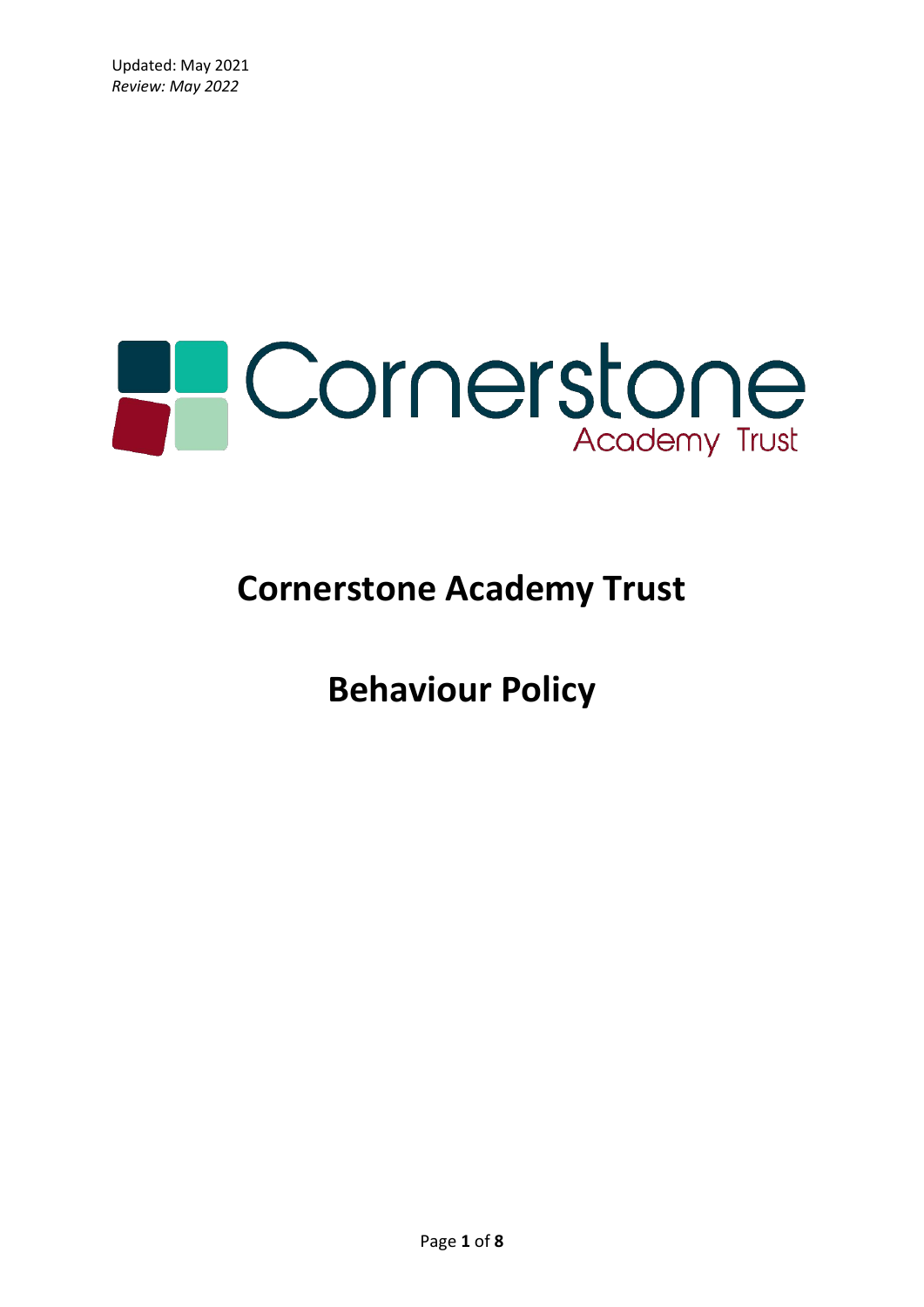# **Aims**

This policy aims to:

- Provide a **consistent approach** to behaviour management
- **Define** what we consider to be unacceptable behaviour, including bullying
- Outline **how pupils are expected to behave**
- Summarise the **roles and responsibilities** of different people in the school communities with regards to behaviour management
- Outline our system of **rewards and sanctions**

# **Legislation and statutory requirements**

This policy is based on advice from the Department for Education (DfE) on:

- [Behaviour and discipline in schools](https://www.gov.uk/government/publications/behaviour-and-discipline-in-schools)
- [Searching, screening and confiscation at school](https://www.gov.uk/government/publications/searching-screening-and-confiscation)
- [The Equality Act 2010](https://www.gov.uk/government/publications/equality-act-2010-advice-for-schools)
- [Use of reasonable force in schools](https://www.gov.uk/government/publications/use-of-reasonable-force-in-schools)
- [Supporting pupils with medical conditions at school](https://www.gov.uk/government/publications/supporting-pupils-at-school-with-medical-conditions--3)

It is also based on the [special educational needs and disability \(SEND\) code of practice.](https://www.gov.uk/government/publications/send-code-of-practice-0-to-25)

In addition, this policy is based on:

- Schedule 1 of the [Education \(Independent School Standards\) Regulations 2014;](http://www.legislation.gov.uk/uksi/2014/3283/schedule/made) paragraph 7 outlines a school's duty to safeguard and promote the welfare of children, paragraph 9
- requires the school to have a written behaviour policy and paragraph 10 requires the school to have an anti-bullying strategy
- [DfE guidance](https://www.gov.uk/guidance/what-academies-free-schools-and-colleges-should-publish-online) explaining that academies should publish their behaviour policy and antibullying strategy online

This policy complies with our funding agreement and articles of association.

# **Introduction**

At Cornerstone we strive to provide a caring ethos where everyone in the school community feels safe, confident, valued and respected. By promoting an environment where everyone can live and work together in a supportive way we aim to enable all pupils to reach their full potential, emotionally, socially and intellectually.

The aims of our behaviour policy are to:

- Ensure the safety and wellbeing of every member of the school community
- Promote good behaviour
- Help children become responsible and increasingly independent members of the school community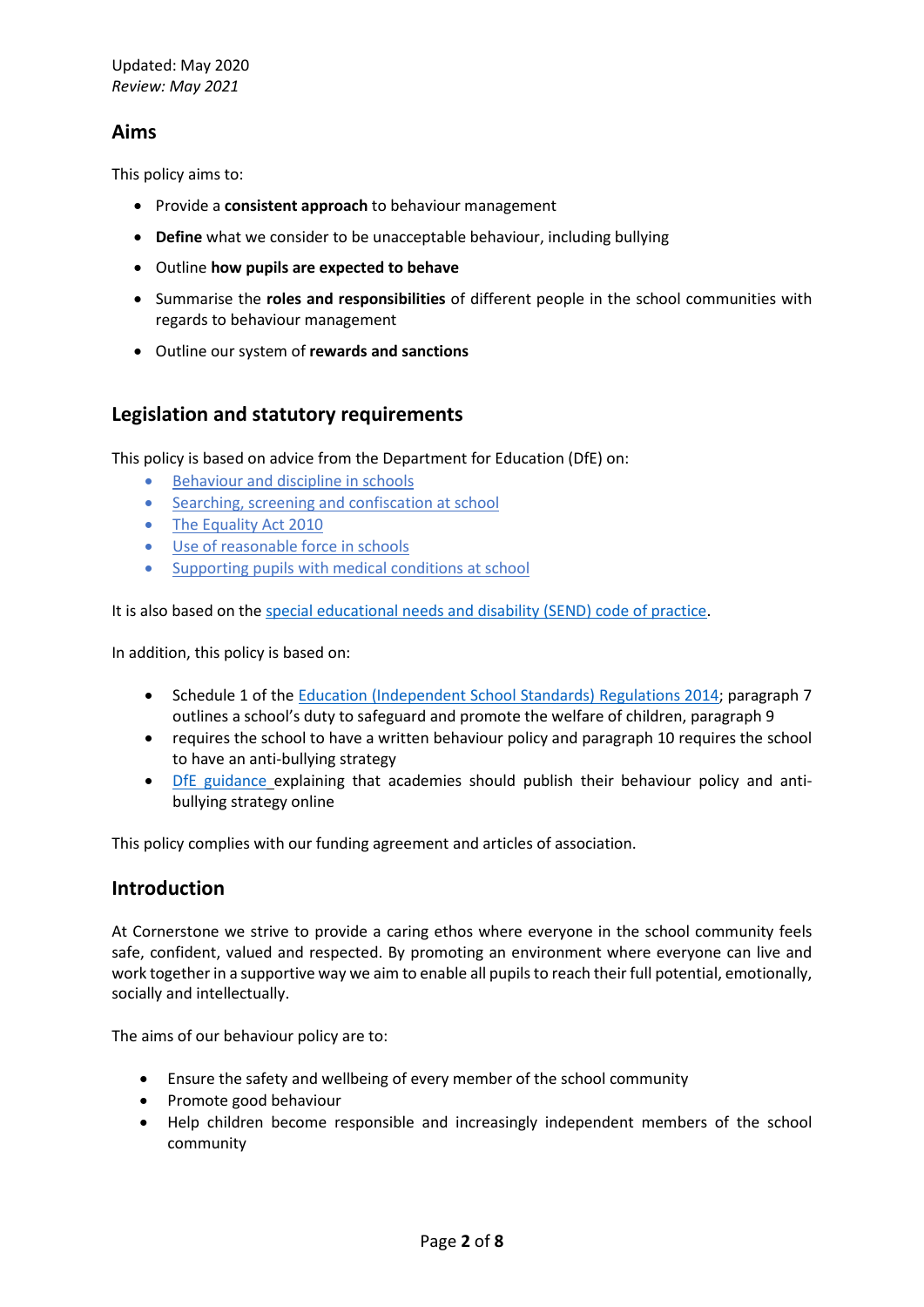Updated: May 2020 *Review: May 2021*

There are clear expectations of pupils. Staff will always act on unacceptable behaviour. The emphasis in this policy is about promoting good behaviour rather than merely deterring anti-social behaviour. We believe that by having high expectations, being good role models and rewarding pupils where appropriate, we promote positive behaviour.

We also seek to ensure good behaviour by:

- Providing a balanced and varied curriculum that stimulates and motivates pupils
- Fully engaging all pupils in their learning
- Clarifying expectations for behaviour within class and being consistent in the application of these
- Responding to any breach of these expectations in a proportionate and rational way and providing the pupil with an opportunity to consider the impact of their own behaviour

We aim to deal with the great majority of lapses in good behaviour within class. Only exceptionally will the leadership team become involved and then in such a way as to support and reinforce the class teacher's approach. It should be noted that exclusions of any kind are extremely rare and would only be taken after the Chair of Trustees had been notified.

# **Rewards and Sanctions**

As stated above, the over-riding expectations at Cornerstone is of good behaviour and mutual respect for all members of the school community. Wherever possible good behaviour will be reinforced, and praise given for exceptional examples. Most minor breaches of this expectation will be dealt with by the class teacher instantly and without fuss and in a caring and supportive and fair manner. Where there is a continuing pattern of behaviour that falls short of what is expected, or where misbehaviour is more serious, other teachers and members of the senior leadership team will be involved in reinforcing expectations of behaviour with the child.

More serious breaches of discipline, including physical assault, deliberate damage to property, stealing, leaving the school premises without permission, verbal abuse, refusal to work and disruptive behaviour, are very rare at Cornerstone. However, should they occur the pupil or pupils involved will be dealt with severely by a member of the senior leadership team. Recurring patterns of such behaviour would lead to exclusion.

To see the Department for Education's advice "Exclusion from Maintained Schools, Academies and Pupil Referral Units in England" (updated September 2017), visit:

[https://assets.publishing.service.gov.uk/government/uploads/system/uploads/attachment\\_data/file](https://assets.publishing.service.gov.uk/government/uploads/system/uploads/attachment_data/file/641418/20170831_Exclusion_Stat_guidance_Web_version.pdf) [/641418/20170831\\_Exclusion\\_Stat\\_guidance\\_Web\\_version.pdf](https://assets.publishing.service.gov.uk/government/uploads/system/uploads/attachment_data/file/641418/20170831_Exclusion_Stat_guidance_Web_version.pdf)

# **Bullying**

**Bullying** is defined as the repetitive, intentional harming of one person or group by another person or group, where the relationship involves an imbalance of power.

Bullying is, therefore:

- Deliberately hurtful
- Repeated, often over a period of time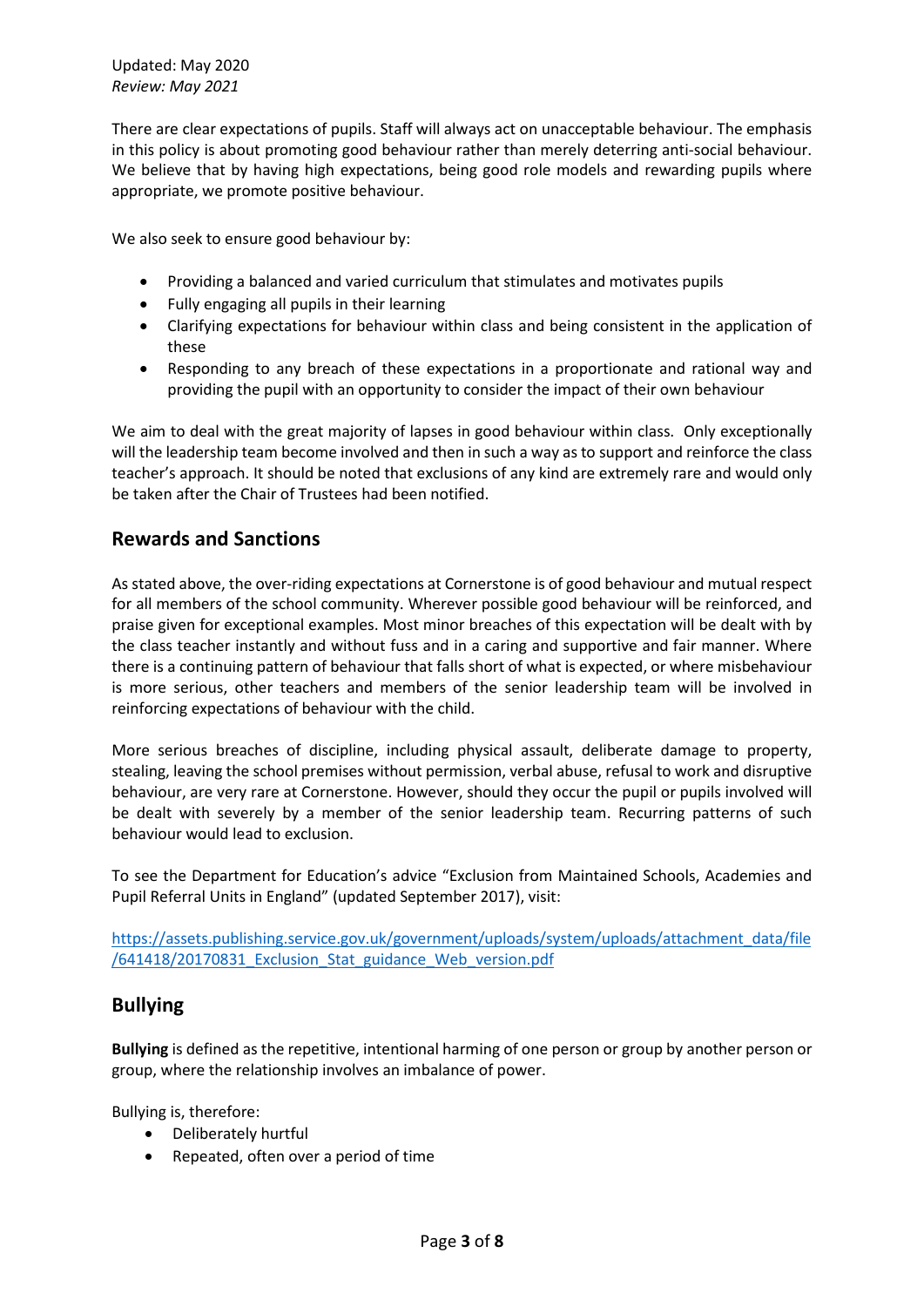• Difficult to defend against

Bullying can include:

| <b>Type of bullying</b>   | <b>Definition</b>                                                                                                                                                                                          |
|---------------------------|------------------------------------------------------------------------------------------------------------------------------------------------------------------------------------------------------------|
| Emotional                 | Being unfriendly, excluding, tormenting                                                                                                                                                                    |
| Physical                  | Hitting, kicking, pushing, taking another's belongings, any use of<br>violence                                                                                                                             |
| Racial                    | Racial taunts, graffiti, gestures                                                                                                                                                                          |
| Sexual                    | Explicit sexual remarks, display of sexual material, sexual<br>gestures, unwanted physical attention, comments about sexual<br>reputation or performance, or inappropriate touching                        |
| Direct or indirect verbal | Name-calling, sarcasm, spreading rumours, teasing                                                                                                                                                          |
| Cyber-bullying            | Bullying that takes place online, such as through social networking<br>sites, messaging apps or gaming sites                                                                                               |
| Prejudice-based bullying  | Bullying behaviour motivated by prejudice based on an<br>individual's actual or perceived identity; it can be based on<br>characteristics unique to a child or young person's identity or<br>circumstance. |

Details of our school's approach to preventing and addressing bullying are set out in our anti-bullying policy.

# **ROLES AND RESPONSIBILITIES IN PROMOTING POSITIVE BEHAVIOUR**

#### **The Head of Schools will:**

- Ensure the health, safety and welfare of all children in the school
- Implement the school behaviour policy consistently throughout the school by setting the standards of behaviour and supporting staff in the implementation of the policy
- Keep records of all reported serious incidents of misbehaviour
- Report to Trustees, when requested, on the effectiveness of the policy
- Ensure the health, safety and welfare of all children in the school
- Report to and/or meet with parents/carers when necessary
- In very exceptional cases, the Executive Headteacher has the responsibility for giving fixedterm suspensions to individual children for serious acts of misbehaviour and may permanently exclude a child for repeated, or very serious, acts of anti-social behaviour

#### **All Staff will:**

• Ensure their pupils know about and understand the expectations for behaviour in their class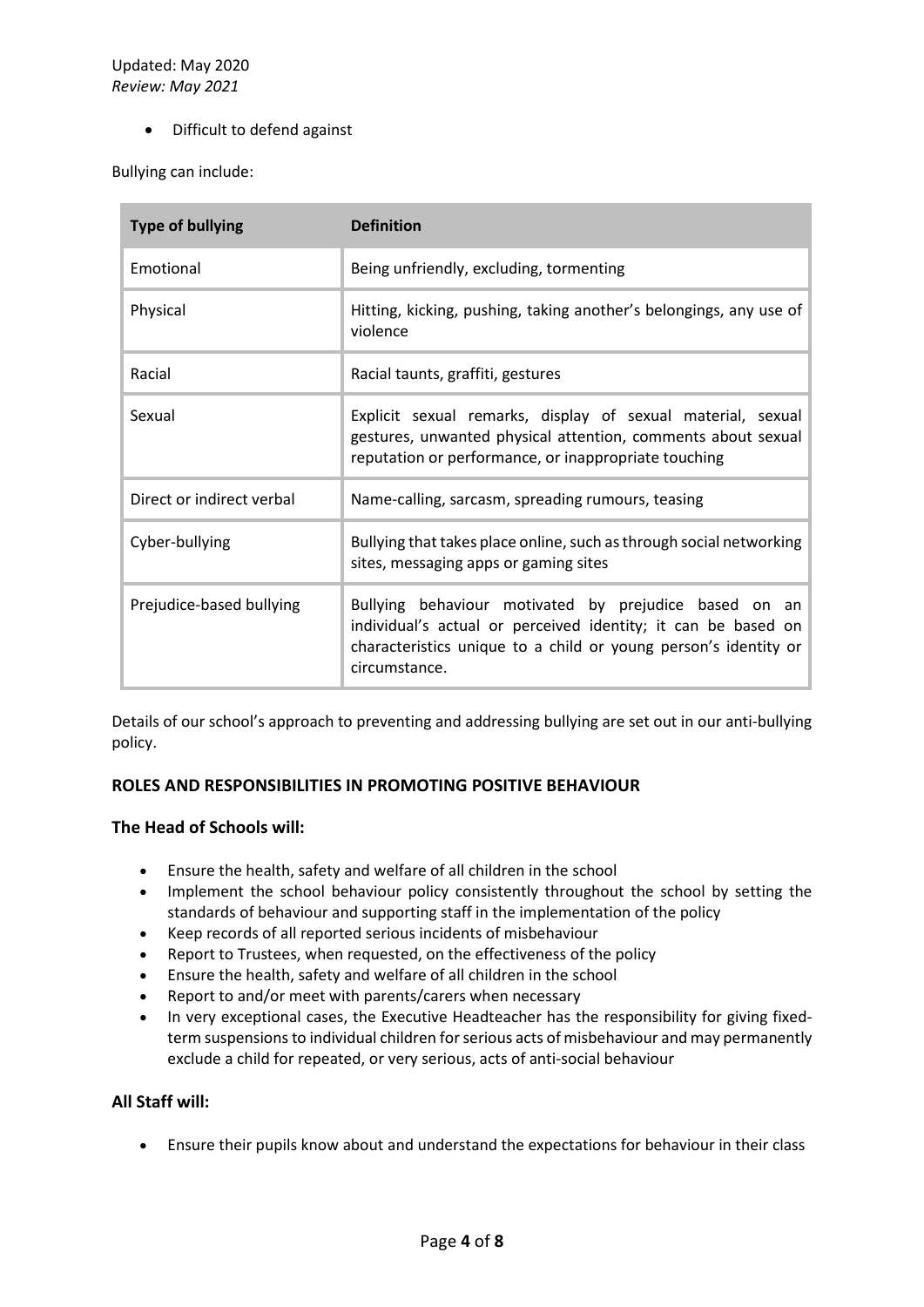Updated: May 2020 *Review: May 2021*

- Provide opportunities for pupils to develop interpersonal and social skills, including working in groups
- Offer a curriculum, personalised to the individual needs of all children, that enables them to engage successfully and achieve well
- Ensure that pupils listen and are listened to
- Help pupils to gain the ability to make choices about their behaviour
- Help pupils to be confident about their learning and enjoy it
- Be a positive role model
- Acknowledge positive behaviour
- Track unacceptable behaviour patterns and identify their possible causes when necessary
- Inform parents about issues relating to their child's welfare and behaviour and, where necessary, work with parents to address these
- Be aware of and understand their rights and responsibilities (see Appendix)

#### **Pupils will:**

- Respect and care for others
- Listen to others and value their point of view
- Learn and work co-operatively
- Respond positively to the school's expectations for behaviour
- Resolve disputes positively
- Value and take responsibility for the school environment
- When necessary carry out self-monitoring
- Be aware of their own emotions and actions and take responsibility for these
- Be aware of and understand their rights and responsibilities (see Appendix)

#### **Parents, Carers and Families will:**

- Promote positive behaviour at home in order to have continuity between home and school
- Cooperate with the school and support it when reasonable actions have been taken to ensure their child's good behaviour
- Contact the class teacher if they have concerns about the way their child has been treated
- If concerns remain, contact the Head of Schools then, if necessary, the school Trustees.
- Contact the class teacher if they feel their child's behaviour, in or out of school, is impacting on their emotional well-being.
- Be aware of and understand their rights and responsibilities (see Appendix)

#### **The Board of Trustees:**

- Support the school in the implementation of the policy
- Give advice, when necessary, to the Head of Schools about disciplinary issues so that they can take this into account when making decisions about behaviour issues
- Review the effectiveness of the policy
- If necessary, be involved in any exclusions panels and hearing appeals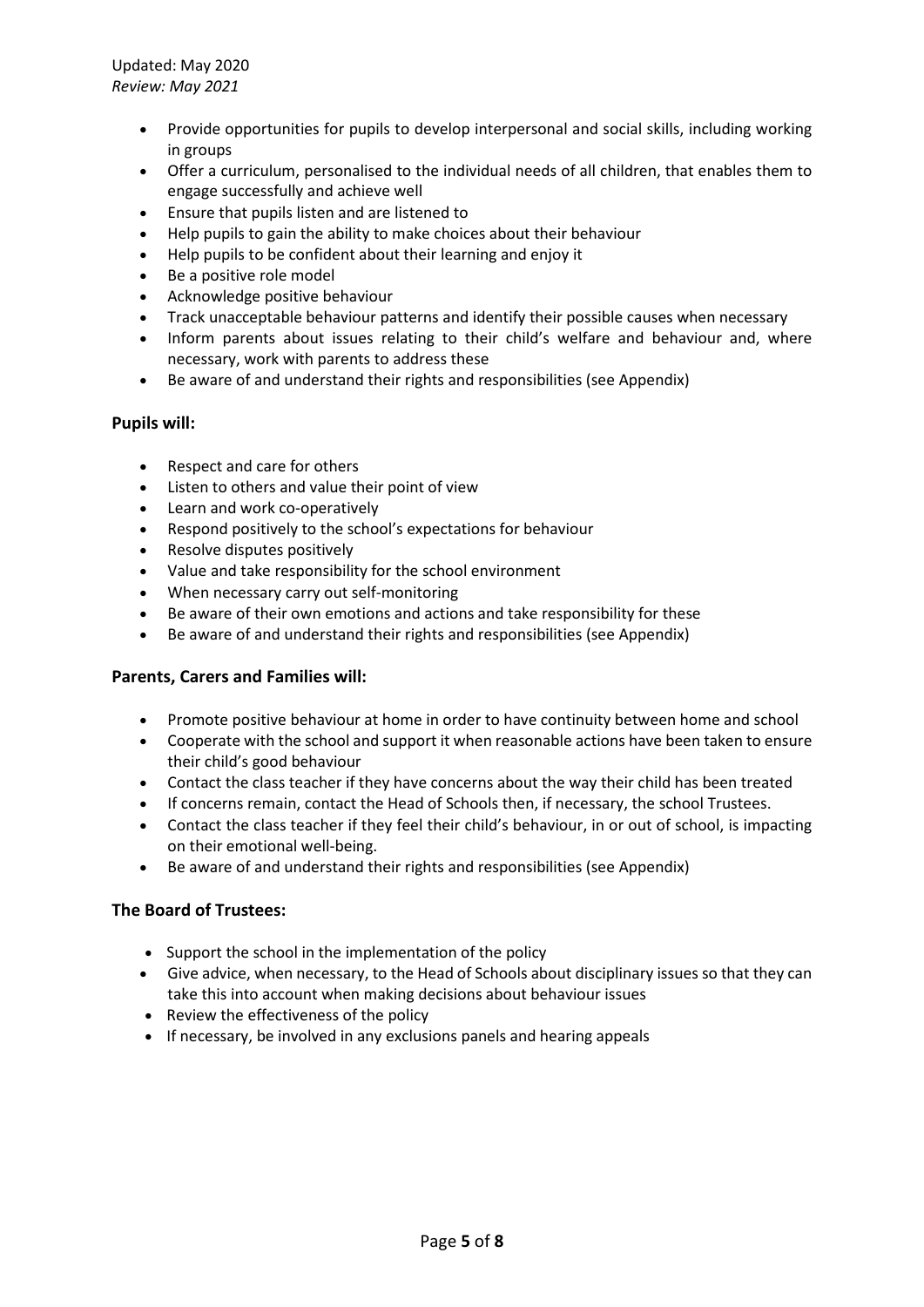#### **Use of reasonable force**

- All school staff have the power to use reasonable force to prevent pupils committing an offence, injuring themselves or others or damaging property, and to maintain good order and discipline in the classroom.
- The Head of Schools and staff authorised by the Head of Schools can use such force as is reasonable when searching a pupil without consent for prohibited items.

(For more information on the use of reasonable force, please refer to the DfE guidelines. See link below.)

[https://assets.publishing.service.gov.uk/government/uploads/system/uploads/attachment\\_data/file](https://assets.publishing.service.gov.uk/government/uploads/system/uploads/attachment_data/file/444051/Use_of_reasonable_force_advice_Reviewed_July_2015.pdf) [/444051/Use\\_of\\_reasonable\\_force\\_advice\\_Reviewed\\_July\\_2015.pdf](https://assets.publishing.service.gov.uk/government/uploads/system/uploads/attachment_data/file/444051/Use_of_reasonable_force_advice_Reviewed_July_2015.pdf)

#### **Monitoring, Evaluation and Review**

- It is all staff's responsibility to record and report incidents that warrant a record as a behavioural incident on CPOMs
- The Deputy Heads of School and Heads of Schools will use CPOMS to respond to, track, and report on behavioural incident/s
- Where needed the Deputies and Heads of School will support staff in responding to behavioural incidents
- It is the role of the Deputy Head in each school to collate and report all incidents and give the Local Advisory Board of each school a detailed summary of actions taken and subsequent feedback
- The effectiveness of this policy will be regularly monitored by the Senior Leadership Team and the Board of Trustees
- This policy will be reviewed in line with the Trust's review cycle. However, the Trustees may review the policy earlier if they receive recommendations on how it might be improved.

#### **Equal Opportunities**

We expect every member of the school community to behave in a considerate way towards others. We treat all children fairly and apply this policy without prejudice in a consistent non-judgemental way.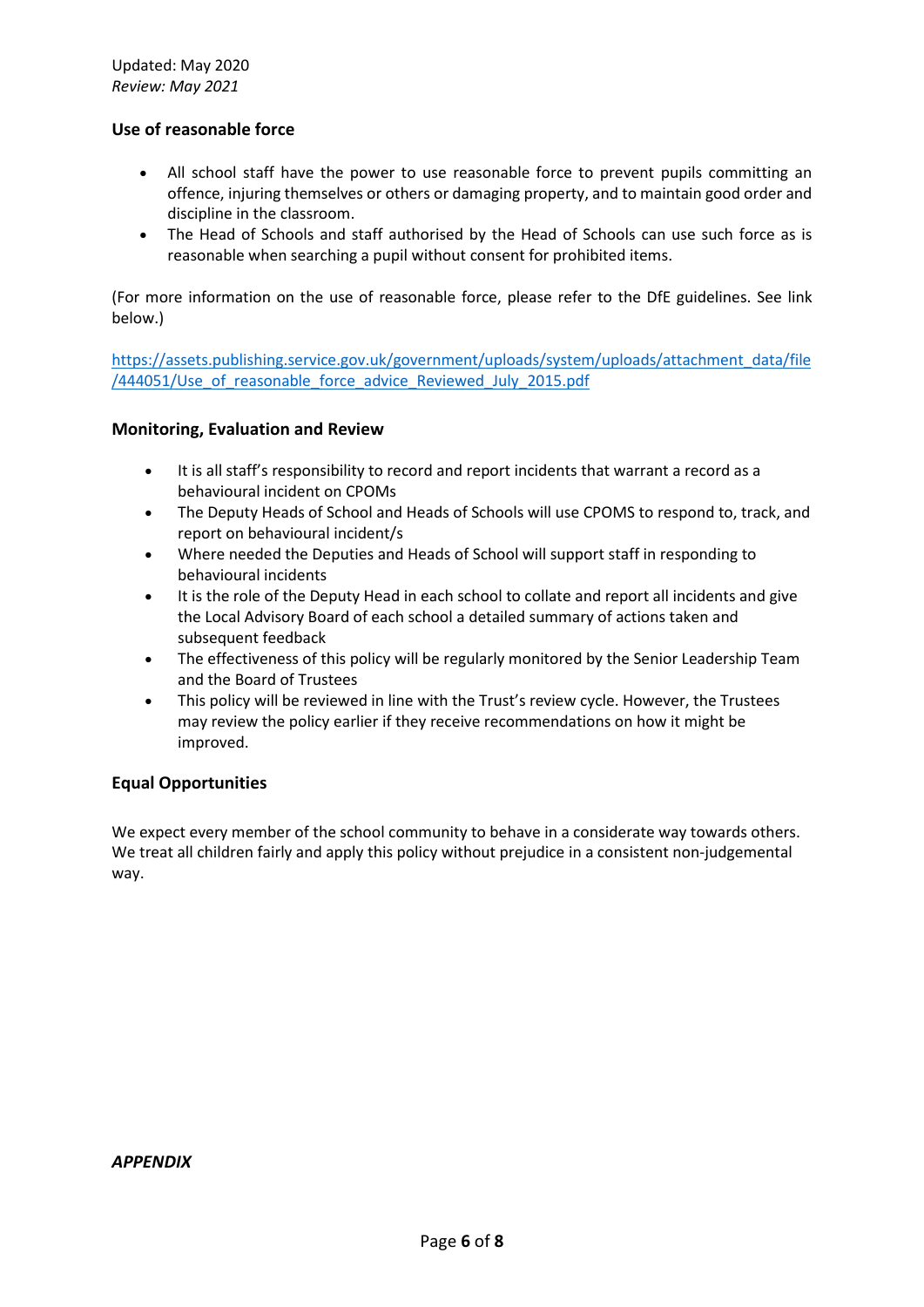# **Rights and Responsibilities**

# **Staff:**

| <b>Rights</b>                                                                 | <b>Responsibilities</b>                                                                                                                                                                                                  |
|-------------------------------------------------------------------------------|--------------------------------------------------------------------------------------------------------------------------------------------------------------------------------------------------------------------------|
| To be supported by peers and managers                                         | To ask for support when needed<br>To offer support to colleagues and managers                                                                                                                                            |
| To be listened to and to share opinions                                       | To listen to others<br>To give opinions in a constructive manner                                                                                                                                                         |
| To be treated courteously by all others in the school<br>community            | To model courteous behaviour<br>To recognise and acknowledge positive behaviour in<br><b>lothers</b>                                                                                                                     |
| To be made fully aware of the school's<br>system/policies/expectations        | To seek information, use lines of communication and<br>apply expectations consistently                                                                                                                                   |
| To receive appropriate training to increase skills in<br>behaviour management | To support others in developing their skills in promoting<br>positive behaviour<br>To acknowledge areas of their own behaviour<br>management skills that could be developed<br>To try out and to evaluate new approaches |

# **Pupils:**

| <b>Rights</b>              | <b>Responsibilities</b>                                                              |
|----------------------------|--------------------------------------------------------------------------------------|
| To be treated with respect | To behave respectfully to others                                                     |
| To be safe                 | To behave in a way that keeps others and<br>themselves safe                          |
| <b>To learn</b>            | To be willing to learn<br>To allow others to learn<br>To attend school regularly     |
| To make mistakes           | To identify and own mistakes and learn from them<br>To allow others to make mistakes |
| To be listened to          | To give opinions in a constructive manner<br>To listen to others                     |

# **Parents/Carers:**

| <b>Rights</b>                                                                        | <b>Responsibilities</b>                                                                                                                                                                                     |
|--------------------------------------------------------------------------------------|-------------------------------------------------------------------------------------------------------------------------------------------------------------------------------------------------------------|
| To be treated with respect                                                           | To behave respectfully towards others                                                                                                                                                                       |
| To be safe                                                                           | To behave in a way that keeps others and<br>themselves safe                                                                                                                                                 |
| To be kept informed about their child's progress                                     | To talk to teachers if they have any concerns about<br>their child's learning and wellbeing<br>To talk to their child about what he/she does in<br>school<br>To ensure their child attends school regularly |
| To be listened to                                                                    | To listen to others                                                                                                                                                                                         |
| To have access to information on the school's<br>expectations for positive behaviour | To acknowledge/respond to information and share<br>any concerns                                                                                                                                             |
| To have concerns taken seriously                                                     | To share concerns constructively                                                                                                                                                                            |